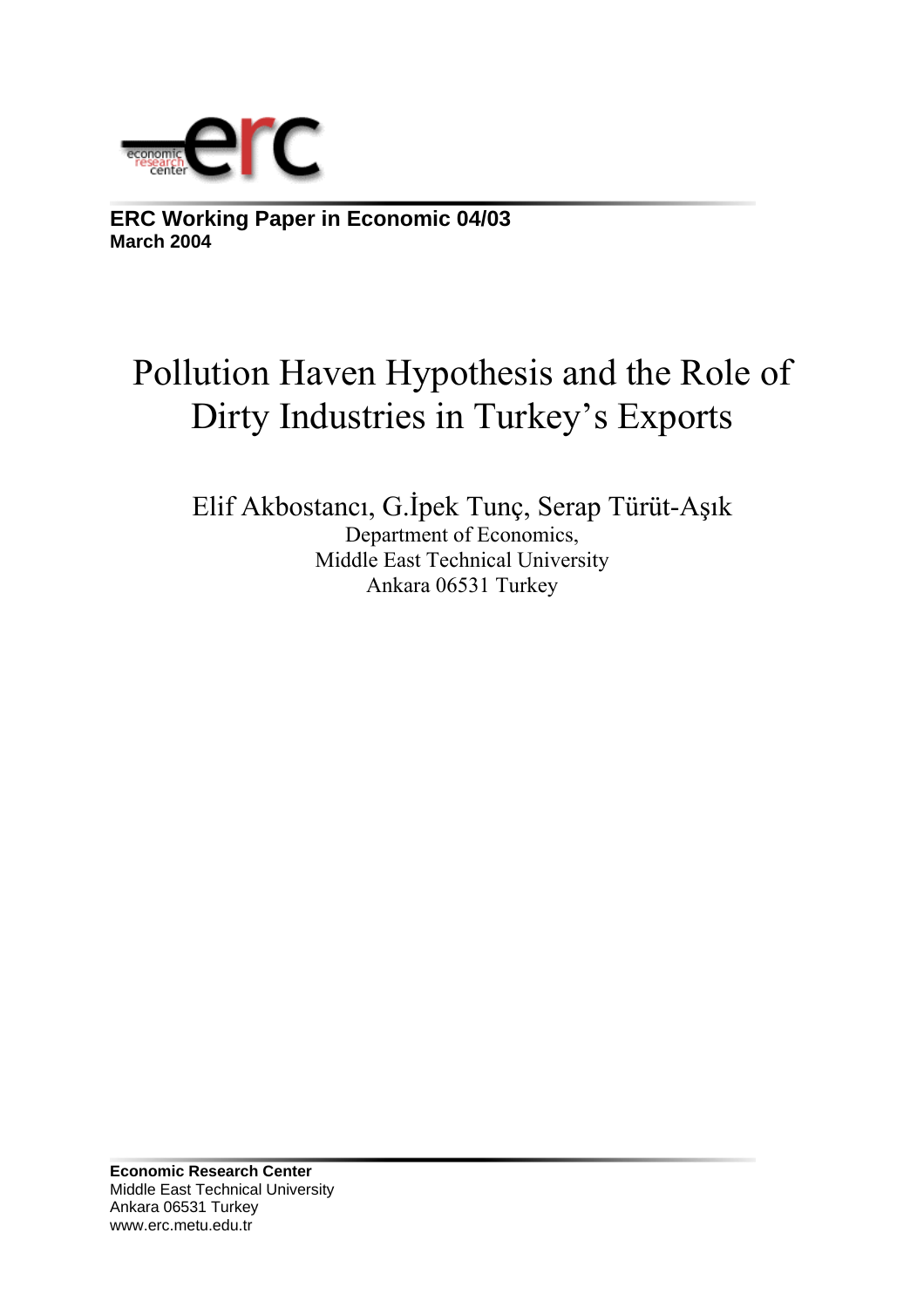## **Pollution Haven Hypothesis and the Role of Dirty Industries in Turkey's Exports**<sup>∗</sup>

Elif Akbostancı, G.İpek Tunç, Serap Türüt-Aşık Department of Economics Middle East Technical University Ankara 06531 Turkey

 Pollution haven hypothesis argues that the industries that are highly pollution intensive i.e. dirty industries, have been migrating from developed economies to the developing world. It is argued that the environmental concerns of the developed economies caused them to enact strict environmental regulations, which have increased the cost of production of the dirty industries at home. On the other hand, the developing countries with their low wages and lax environmental regulations have been attractive alternative producers in these sectors. At the same time this migration is also beneficial for developing countries that are in need of financial resources for industrial development. Consequently, developing countries provide pollution havens for dirty industries. In this process while the dirty industries have been migrating to the developing countries, the developed countries also have become net importers of these sectors. In this study the pollution haven argument for Turkey, for 1994-1997 period is examined. The study focuses on the pollution haven hypothesis from trade perspective by looking at the manufacturing industry data at 4-digit ISIC detail by using the panel data approach. It is found that exports increase as the dirtiness of the industries increases, providing some evidence for the pollution haven hypothesis.

**JEL Classification:** F18, N50, F14

1

**Corresponding Author:** Elif Akbostancı Middle East Technical University, Department of Economics, 06531, Ankara, Turkey Tel: + 90 - 312 - 2103079 Fax: + 90 - 312 - 2101244 E-Mail: elifa@metu.edu.tr

<sup>∗</sup> This study has been supported by the METU Scientific Research Project Fund (BAP-2003-04-03-01). We are grateful to Erol Taymaz for his help in data gathering and insightful comments. An earlier version of this paper was presented in the ERC/METU International Conference in Economics, VII.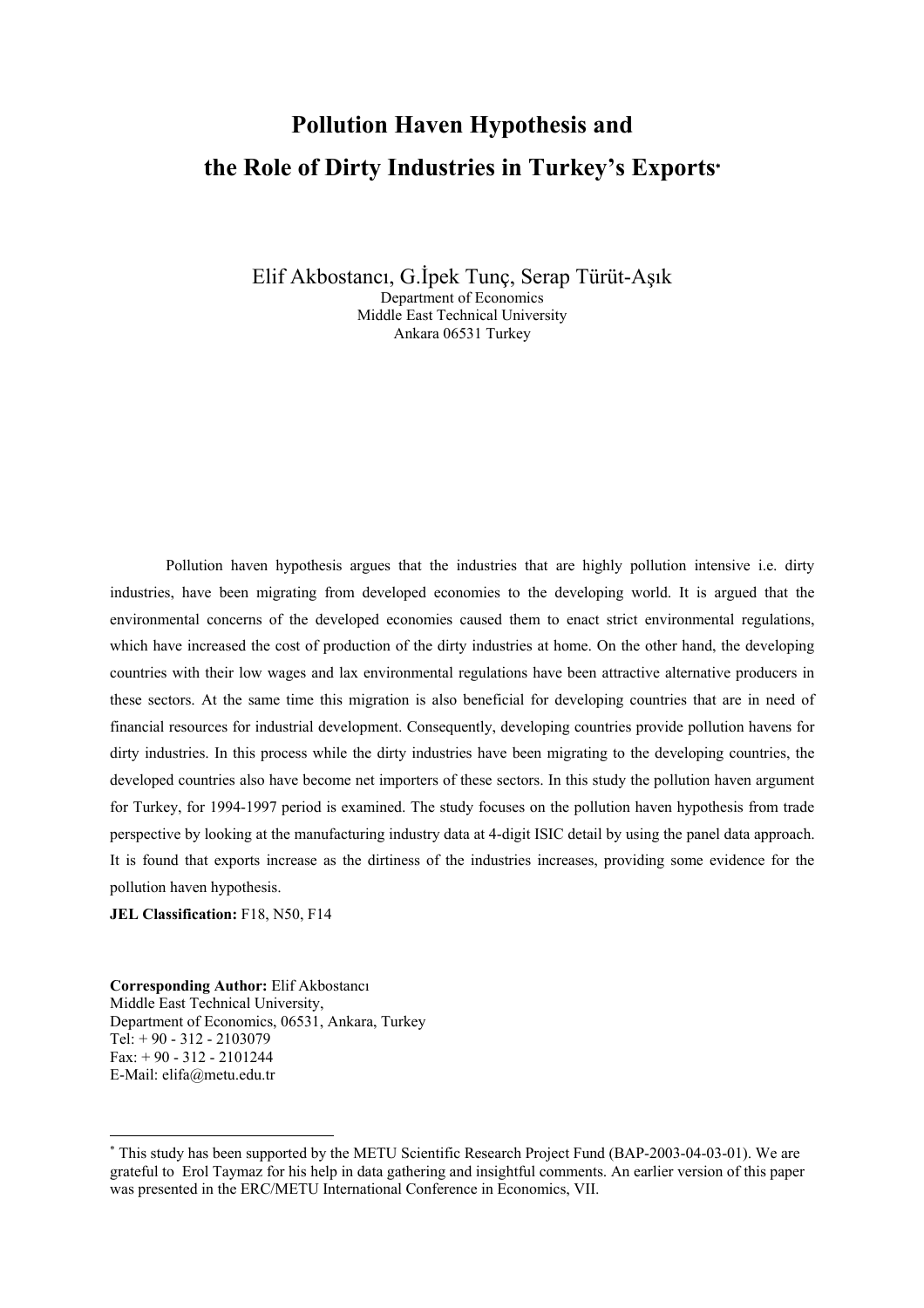#### **1. Introduction**

-

 Less developed countries' industrialization process has accelerated in the second half of the twentieth century and has developed in such a way that a number of industrial activities formerly located in developed countries have moved into these countries. These industries not only include traditional labor intensive industries such as textiles and clothing but also heavy industries like steel, petrochemicals, fertilizers and paper, some of which are causing high rates of pollution. Today, most of the less developed countries are faced with high levels of industrialization and growth on the one hand and social and environmental problems on the other hand. Meanwhile, the developed countries have started to specialize in new technology-based industries such as biotechnology, information-processing and microelectronics. The overall trend toward rapid growth of traditional industries in less developed countries seems likely to accelerate in the late 1990s. As a result, such structural changes could lead to increased environmental pressures in these countries, unless clean and efficient technologies are adopted on a large scale (Park and Labys, 1998).

Differences among countries in environmental standards and costs cause relocation of economic activity especially dirty industries from strictly controlled countries to those with few or no standards by creating 'pollution havens' for developed countries. That is, pollution havens occur when dirty industries move from countries with stringent environmental regulations to countries with weak regulations. According to Eskeland and Harrison (2003), the pollution haven hypothesis is best seen as a corollary to the theory of comparative advantage: as pollution control costs begin to matter for some industries in some countries, other countries should gain comparative advantage in those industries, if pollution control costs are lower there.

The pollution haven hypothesis assumes that environmental regulations have a strong effect on industrial location and that differential regulations between two countries will at minimum induce specialization and probably significant capital movements to the country with weaker regulations. Therefore, according to this hypothesis both the industrial production structure and trade patterns of countries should be affected. The share of dirty industries is expected to increase while that of clean industries to decline over time in pollution havens. Also, since the pollution havens are becoming larger producers of the dirty industries, the share of dirty industries is expected to increase in the exports of a pollution haven.

 In the literature there are numerous studies examining the role of dirty industries in trade patterns of different countries.<sup>1</sup> These studies can be classified into two basic groups; where in the first group there are studies that use gravity models of bilateral trade. In those models, trade is determined by indicators of country

 $1$  To have a wider perspective on the issues related to trade and environment, see Copeland and Taylor (2003), Huang and Labys (2002) and Jaffe et al. (1995) which present detailed literature surveys on the topic.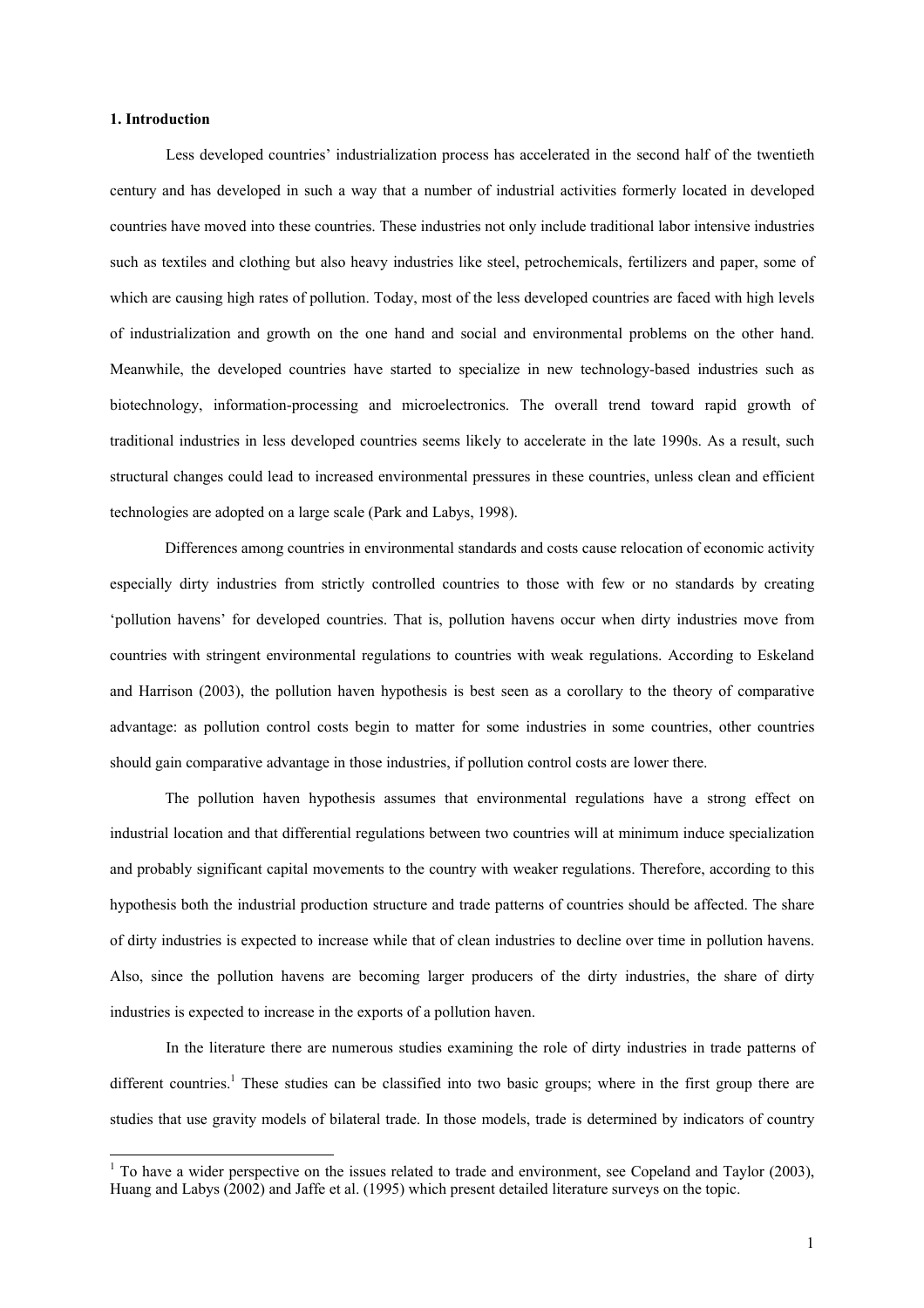size (GDP, population and land area) and of the distance between the pair of countries in question (physical distance as well as dummy variables indicating common borders, linguistic links etc.). In the other group trade effect is examined within the framework of Heckscher-Ohlin (H-O) model, where the environment is treated as a factor of production that is directly used for agricultural and industrial production as an input. The H-O theorem, if extended in this context, suggests that countries that have lax environmental standards will, under a free trade regime, specialize in pollution intensive goods. In order to test this hypothesis the literature uses Heckscher-Ohlin-Vanek (HOV) theorem, which states that a country's relative factor intensity is revealed through the factor services embeded in that country's trade flows (Appleyard and Field, 2001). Therefore, it could be interpreted that the countries which have comparative advantage in dirty industries are also expected to be major pollution intensive exporters.

 In terms of empirical results, we can describe the literature on trade effects of pollution havens as diverse and contradictory. Among the gravity model examples we can cite van Beers and van den Bergh (1997), Xu (2000), Grether and de Melo (2002) and Khan (2003). van Beers and van den Bergh (1997) test the hypothesis that countries having strict environmental regulations experience relatively low levels of exports and relatively high levels of imports. Environmental policy stringency measures are used in a trade flow equation based on bilateral trade flows to investigate a cross-country data set of 21 OECD countries for 1992. In their model, they use three different dependent variables (total bilateral trade flows, bilateral trade flows in pollution intensive sectors and bilateral trade flows in pollution intensive sectors that are non-resource based); and GDPs, land areas, populations and strictness of environmental regulations of the countries, the distance between the countries and dummy variables for being adjacent countries, being a member of EC and EFTA as explanatory variables. The authors can find no significant effect of environmental policy stringency on dirty export flows and this is explained by the fact that most dirty industries are resource based. On the other hand a significant negative effect of environmental policy stringency is found for non-resource based activities.

 In another study Xu (2000) examines whether more stringent domestic environmental policies reduce the international competitiveness of environmentally sensitive goods (ESG). Initially to provide time series evidence of the changing trade pattern of ESGs across countries over time, the author uses a dataset of annual trade flows of 134 ESGs disaggregated at the four-digit level of the SITC from 1965 to 1995 for 34 countries, which accounts for nearly 80 per cent of world exports and trade of ESGs in 1995. He includes 25 of the 29 OECD countries (Czech Republic, Hungary, Iceland and Turkey are excluded) and major East Asian developing economies. The time series evidence indicates that there are no systematic changes in trade patterns of ESGs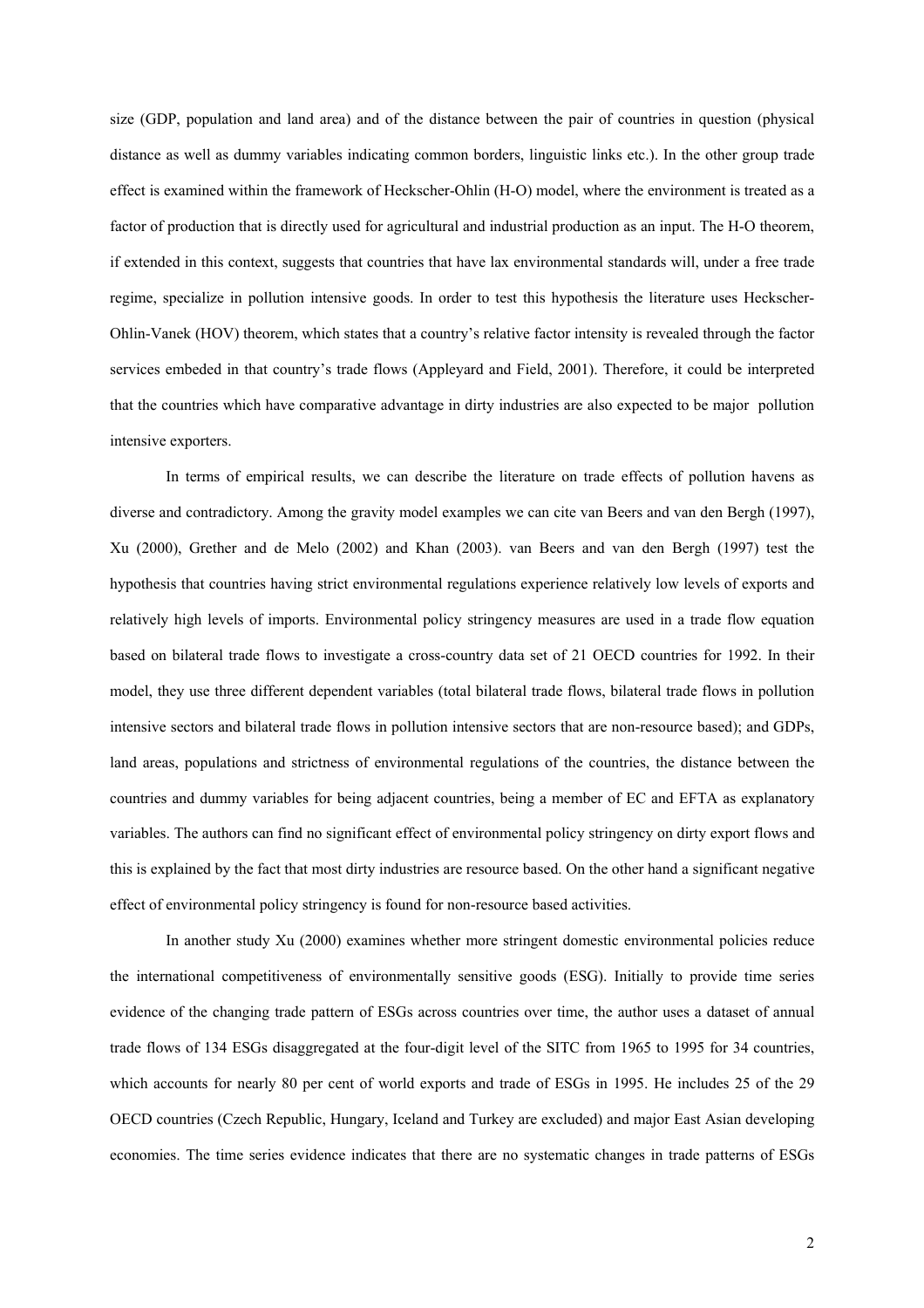since the 1970's, despite the introduction of more stringent environmental regulations in most of the developed countries since then. This observation is tested econometrically by modifying the basic log-linear version of gravity equation to include the variables for import tariffs. He includes Bangladesh, Brazil, Bulgaria, China, Egypt, Finland, Germany, India, Ireland, Kenya, Korea, the Netherlands, Nigeria, Pakistan, the Philippines, South Africa, Switzerland, Thailand, Trinidad Tobago and Tunisia in his sample. The model is estimated using cross-section data in 1990 with a unique set of comparative environmental stringency indices developed by the World Bank. First, whether countries with higher stringency of environmental regulations lower their exports of ESGs and/or non-resource-based ESGs and secondly whether new trade barriers emerge to offset the trade effects of more stringent environmental policy are tested. The results reject these two hypotheses, suggesting that countries with more stringent environmental regulations do not reduce their exports of ESGs and/or nonresource-based ESGs, and that new trade barriers do not emerge to offset the trade effects of more stringent environmental policy in any statistically significant way.

 On the other hand Grether and de Melo (2002) present evidence on the production and international trade flows in five heavily polluting industries for 52 countries (30 less developed and 22 developed countries) over the period 1981-98 by using 3-digit ISIC production and trade data. In their study, the panel estimation of a gravity model of bilateral trade shows that compared with other industries, dirty industries have higher barriers to trade (except for non-ferrous metals) and therefore, the authors conclude that there is only moderate support for the pollution haven hypothesis.

 In another attempt to search for the pollution haven hypothesis trade effect, Kahn (2003) tests whether the greatest dirty trade growth in the U.S. has taken place with poorer non-democratic nations. By using bilateral gravity trade regressions and four-digit SIC manufacturing industry data, he finds that between 1958 and 1994, the average pollution content of U.S. manufacturing imports has fallen. Poor nations and non-democratic nations are not major exporters of pollution intensive goods to the U.S. However one piece of evidence that supports the pollution haven hypothesis is that relative to South America, Asia and Europe, Africa's exports to the U.S. are the most pollution intensive. He concludes that shipping costs may be playing a key role in why the evidence for the pollution haven hypothesis is weak as he finds that the elasticity of trade with respect to pollution content for light industries is much higher than for heavy industries.

 Among HOV type models, we can cite Tobey (1990), Grossman and Kruger (1991) and Wilson, Otsuki and Sewadeh (2002). In his influential paper, Tobey (1990) tests the hypothesis that environmental regulations have altered the pattern of trade in goods produced by dirty industries. A set of eleven resource endowments,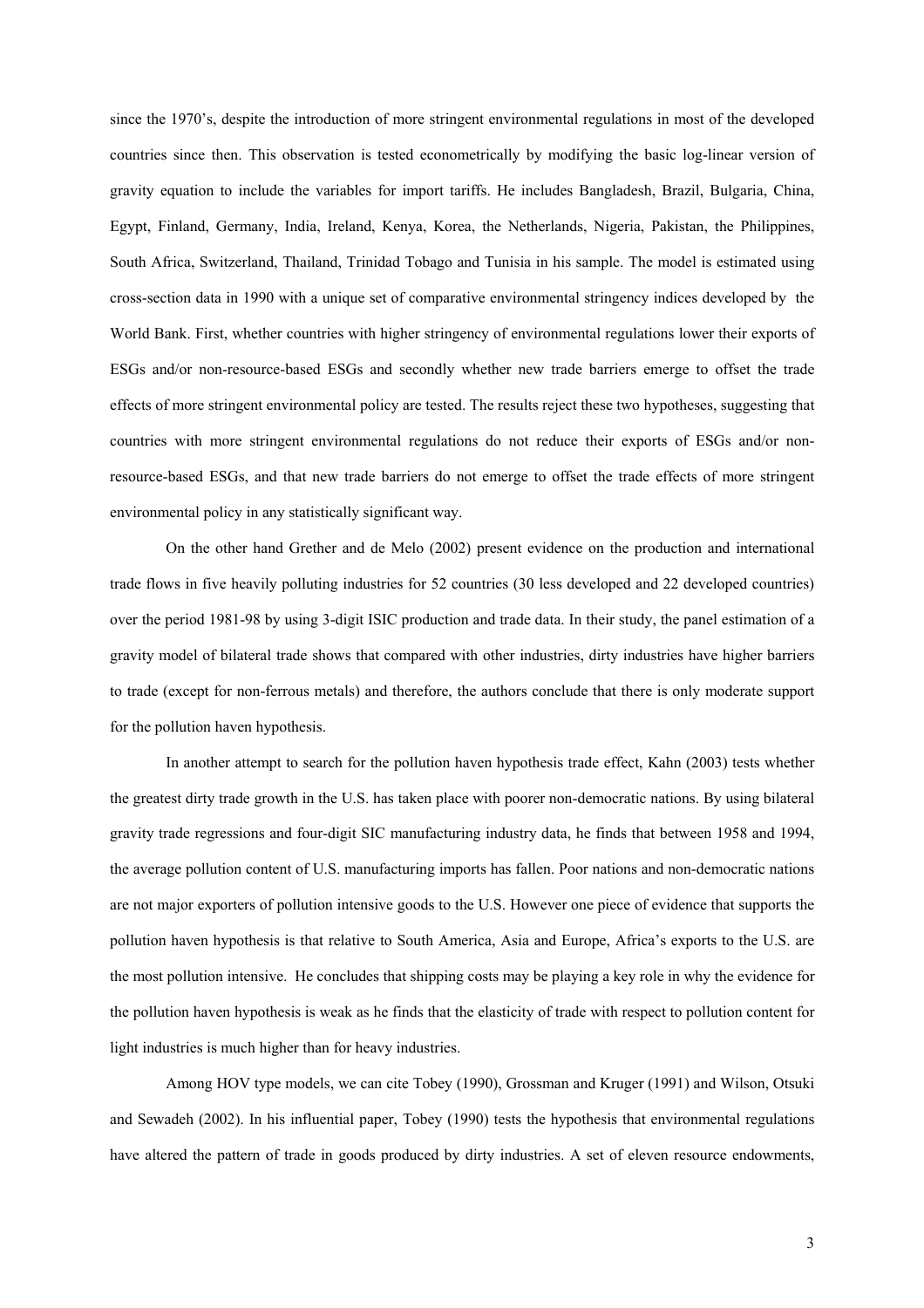including capital, labor, land, primary solid fuels, minerals, oil and gas, for the year 1975 is used to explain net exports of the most polluting industries under the HOV model. Under different specifications of HOV model two approaches are taken to conduct empirical tests. The first approach involves the inclusion of a qualitative variable in the model to represent the stringency of pollution control measures and the second approach does not include the qualitative variable. He finds that the qualitative variable describing the stringency of environmental controls in a group of 58 high income, middle income and low income countries fails to contribute to the determination of their net exports of the most pollution-intensive commodities. He concludes that the magnitude of environmental expenditures in countries with stringent environmental policies is not sufficiently large to cause a noticeable effect.

 Grossman and Krueger (1991) test whether pollution abatement costs in 3-digit SIC manufacturing industries in the U.S. affect imports from Mexico in 1987. They investigate whether and to what extent the sectoral patterns of U.S. foreign investment in Mexico and of Mexican exports to the U.S. are affected by the laxity of environmental regulations in Mexico as compared to the stricter enforcement of controls in the U.S. They find that competitive advantages created by lax pollution controls in Mexico play no substantial role in motivating trade and investment flows. The findings of this study suggest that relative factor supplies govern the pattern of trade between Mexico and its neighbors to the North. The asymmetries in environmental regulations and enforcement between the U.S. and Mexico play at most a minor role in determining intersectoral resource allocations.

 Wilson, Otsuki, and Sewadeh (2002) address the issue of how to link trade agreements to the environment, from a developing country perspective. They try to find whether environmental regulations affect exports of dirty goods in 24 countries (6 OECD and 18 non-OECD countries) between 1994 and 1998. Based on a Heckscher-Ohlin-Vanek model and using a non-linear two stage least squares method, they found that, if country heterogeneity such as enforcement of environmental regulations is controlled for, more stringent environmental standards imply lower net exports of metal mining, nonferrous metals, iron and steel and chemicals. This negative relationship between the stringency of environmental standards and the exports may imply a possible trade-off between trade expansion and improvements in environmental standards. If less developed countries do not place an emphasis on environmental quality then this could result in "race to the bottom" implying that pollution may become more concentrated in less developed countries.

 In this study, the impact of dirty industries on Turkish exports will be explored. In order to classify dirty industries we use the State Institute of Statistic's Industrial Waste Statistics. In the literature there are basically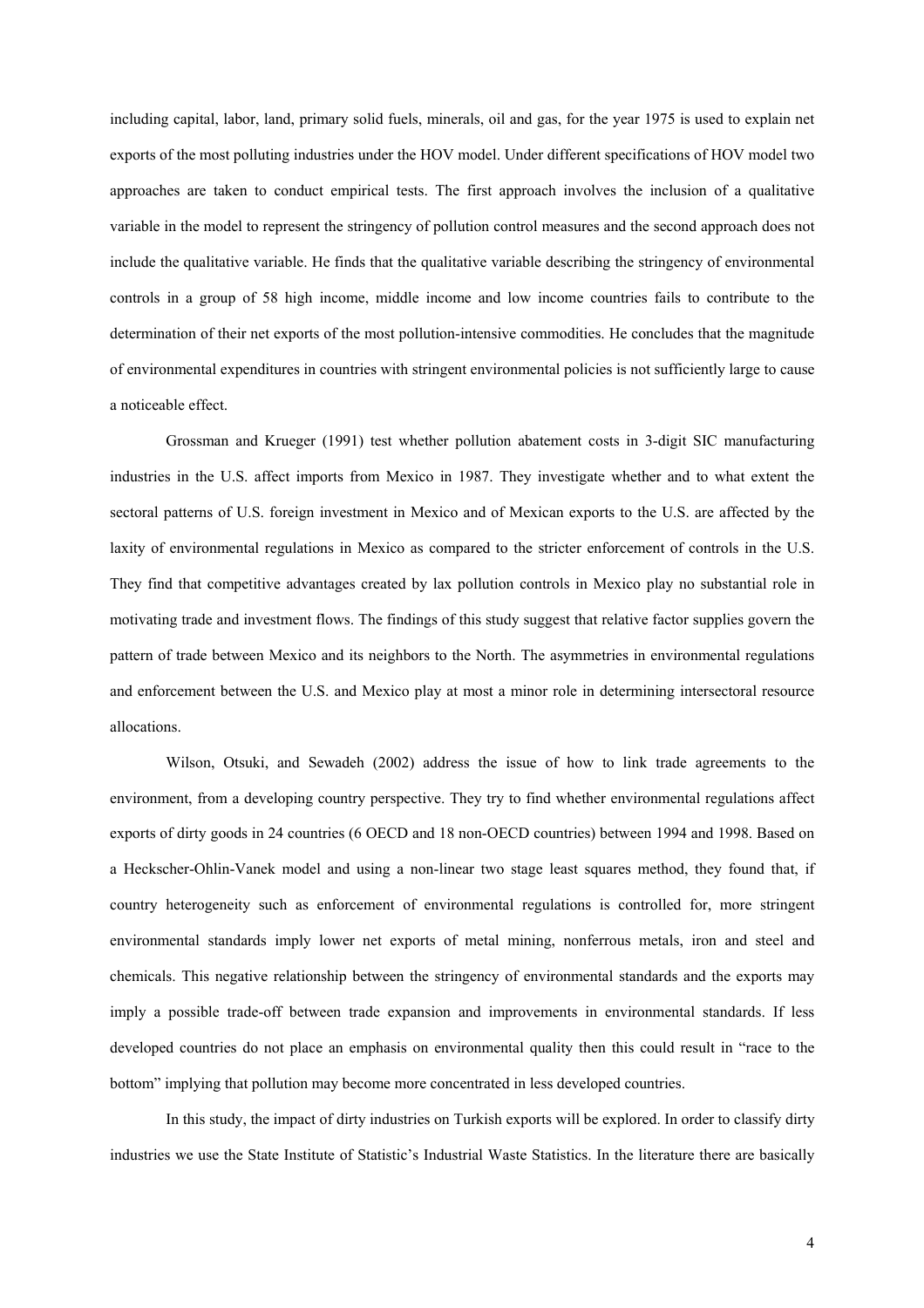two methods for classification of dirty industries. The first method measures the pollution content by use of pollution abatement and control expenditures (PACE), which capture the producer's cost burden of pollution regulation. This approach identifies dirty industries as those with the highest PACE per unit of output. According to OECD (2003) data in Turkey pollution abatement costs as a sum constitute 1.1% of GDP. However pollution abatement cost data for Turkey at the industry level are not available. The second measure of pollution intensity directly measures emissions for estimating the pollution intensity of production (Bommer; 1998). An example of that is the U.S. Environmental Protection Agency's Toxic Release Inventory which tracks emissions of more than 200 toxic chemicals from U.S. manufacturing firms. However, for Turkey this kind of data is not available either. The only available data are the amount of waste produced by firms at the ISIC revision 2, in 4-digit detail. Yet, toxic content of this waste is unavailable as well. Therefore, based on this data we construct pollution indices and we also try to overcome the shortcoming of the lack of toxic content of waste data by using Linear Acute Human Toxicity Index as an additional source (Hettige, Martin, Singh and Wheeler, 1995).

 Using available data on Turkish manufacturing industry we analyze the impact of dirty industries on the exports of Turkey by using a panel of 67 sectors for 1994-1997 period. Availability of data restricts the scope of the study. In the literature the only study with regards to Turkey is on the impact of environmental regulations on exports of the leather industry (Larson et al, 2002). Leather, a highly pollution-intensive industry, is one of the traditional sectors of the Turkish economy. It is found that in the leather industry a 2-6% increase in total production costs due to water effluent controls, will result in a fall about 1.4-11.4% of total production and 2.3 – 45% of total exports if export price is fixed. With international price adjustments this result falls from 45% to 7%.

 The current study is the only one that is known today which explores the Turkish case. The paper is constructed as follows: the next section is about the model and econometric methodology. The details with regards to the data set and construction of pollution indices are also discussed in the next section. Estimation results are presented in section 3. Finally, section 4 concludes the paper.

#### **2. Model, Econometric Methodology and Data Set**

#### **2.1 Model and Econometric Methodology**

 In this section we are going to model Turkey's sectoral manufacturing industry exports to the rest of the world. The general format of the model is basically the same as the export demand functions that could be seen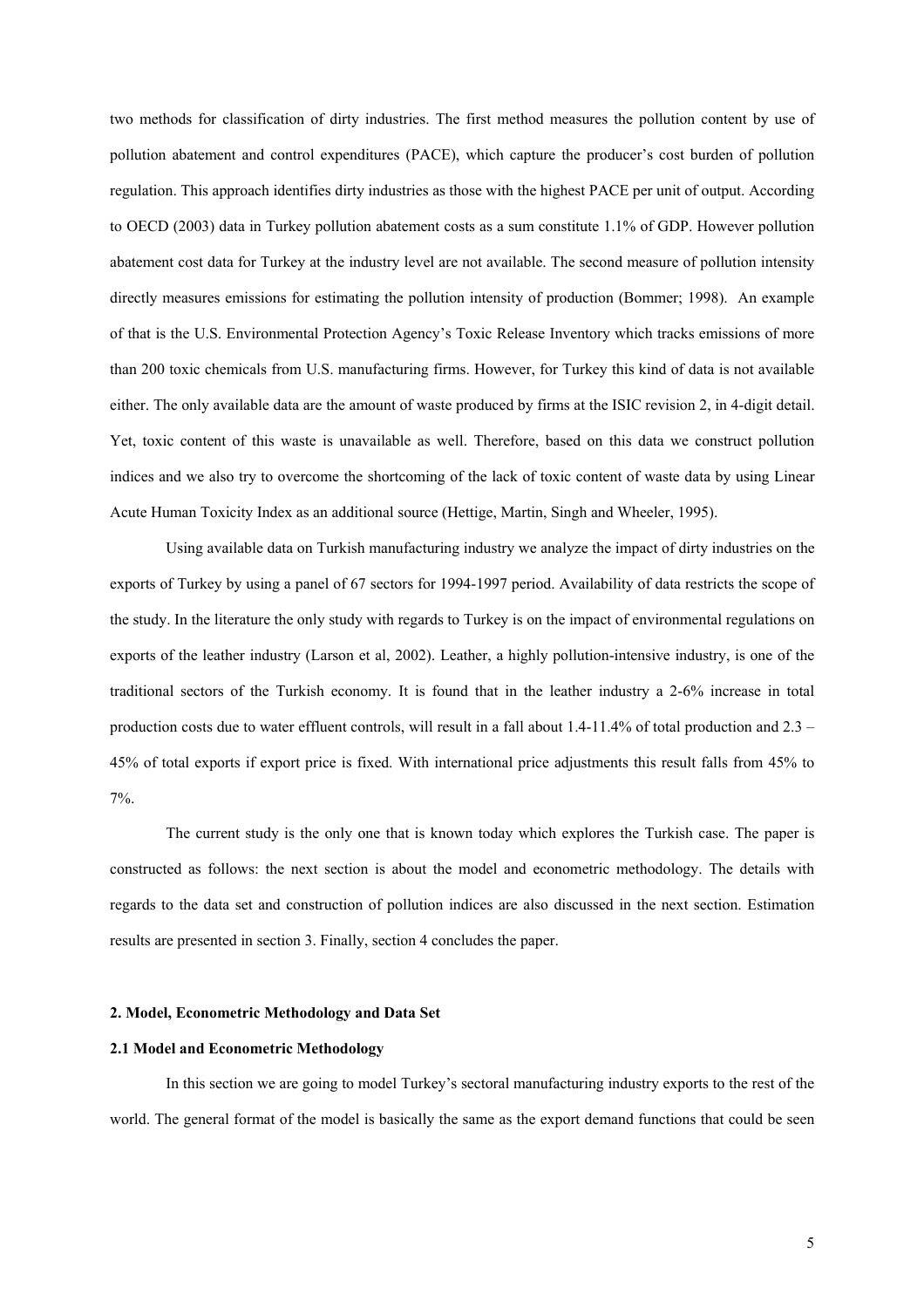in the theoretical and applied literature with some modification to account for the environmental impact. The general form used in this study has the following structure:

$$
X = f(P_X/P_M, E, Y^*, H, PI)
$$
\n
$$
(1)
$$

where X is the exports of Turkey,  $P_X/P_M$  is the terms of trade, E is the effective exchange rate,  $Y^*$  is the foreign income, H is the Herfindahl index<sup>2</sup> measuring the concentration in industries which is used here to control for market condition variations among different sectors. Finally, PI is a measure of pollution intensity index, which will establish the relationship between dirty industries and trade. In order to turn this model into an econometric one we have used a log-linear structure as follows:

$$
x_{it} = \alpha + \beta_1 \cot_{it} + \beta_2 e_t + \beta_3 y_t^* + \beta_4 H_{it} + \beta_5 P I_{it} + \mu_i + v_{it} \qquad i = 1, ..., N; t = 1, ..., T
$$
 (2)

where lower case letters denote the ln of the same variable, *tot* is the ln of the terms of trade ratio  $P_X/P_M$ . In equation (2) we expect  $\beta_I$  to be usually negative; as *tot* increases competitiveness of the home country declines and exports would fall.  $\beta_l$  is also the relative price elasticity of exports in this model. Similarly, in general we would expect  $\beta_2$  to be positive; as home currency depreciates competitiveness of the home country increases, and it measures the exchange rate elasticity of exports.  $β<sub>3</sub>$  is expected to be positive; as world income increases we would expect the demand for home country exports to increase. The Herfindahl index H takes values that range from 0 for a perfectly competitive market, to 1 for a monopolistic market. Therefore, a negative sign for *β<sup>4</sup>* would indicate that as the level of competitiveness increases in the market, the demand for exports increases as well. Finally, the sign of  $\beta_5$  is our focus. If the level of dirtiness were a determinant of export performance, then we would expect this coefficient to be significant. Also according to the pollution haven hypothesis, dirty industries are moving away from the environmentally strict developed world to the environmentally lax developing world. Therefore, from the developing country perspective we would expect an increase in the

 $\overline{\phantom{a}}$ 

<sup>&</sup>lt;sup>2</sup> H =  $\sum_{i=1}^{n}$  $i = 1$  $H = \sum s_i^2$ , H is the Herfindahl index where  $s_i$  is the market share of firms in a sector where there are n firms. By definition  $0 \leq H \leq 1$ , and H=1 indicates a monopolistic market structure whereas H=0 is a perfectly

competitive market.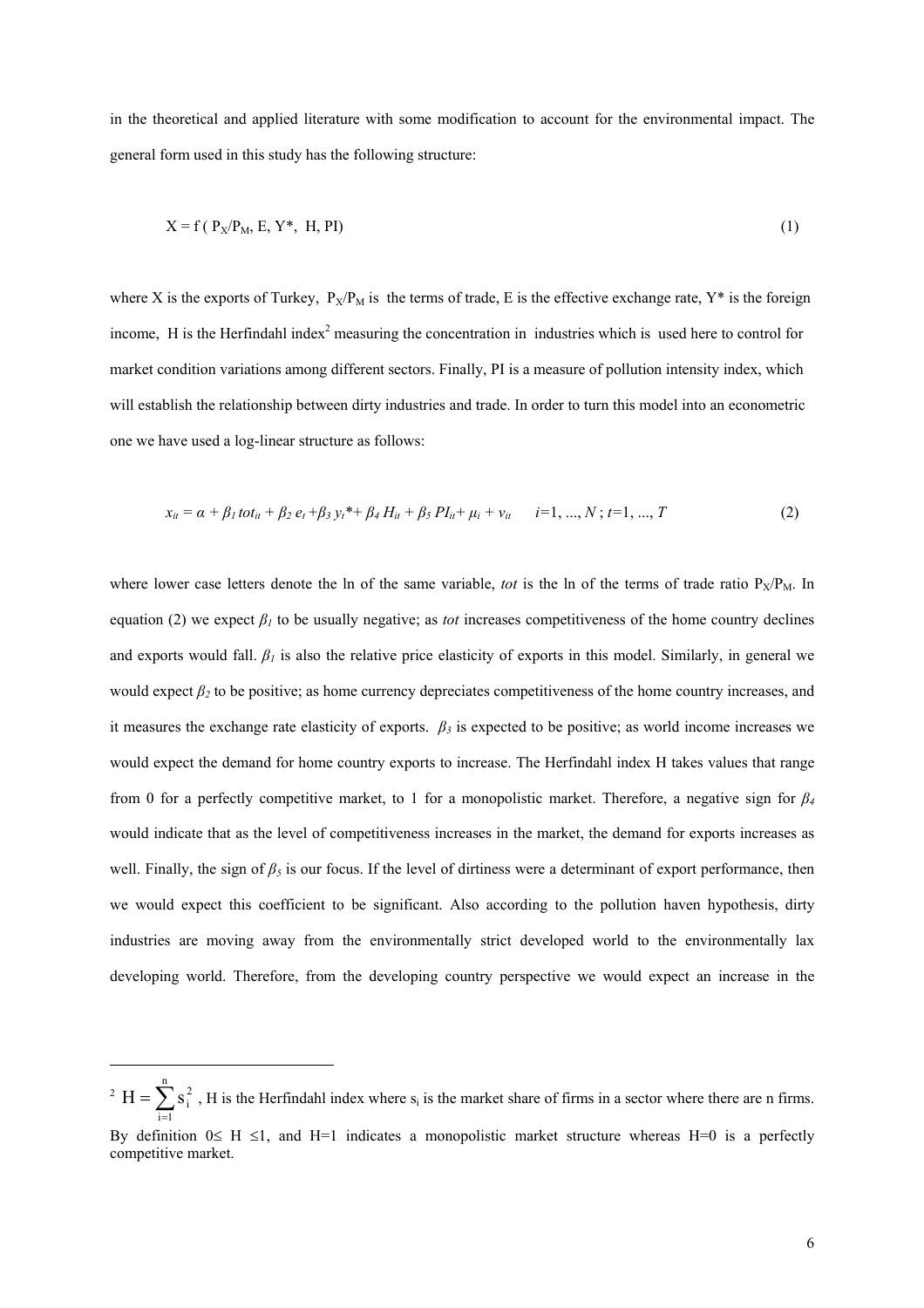dirtiness of the exports if the pollution haven hypothesis were valid. The positive sign of  $\beta_5$  would be counted as an evidence for the trade effect of the pollution haven hypothesis.

The disturbance term in equation (2) can be written as  $u_{ii} = \mu_i + v_{ii}$ . The disturbance term has two components,  $\mu_i$  are the unobservable individual effects and  $\nu_i$  are the idiosyncratic errors. The econometric literature on panel techniques focuses on how these unobserved effects are treated which determines the econometric technique that is going to be used in estimation. If  $\mu_i$  are treated as random, then it is called the random effects (RE) model, if  $\mu_i$  are assumed to be fixed parameters to be estimated then it is called the fixed effects (FE) model. The random effects approach effectively puts  $\mu_i$  into the error term under the assumption that  $\mu_i$  are orthogonal to the dependent variable and uses a generalized least squares (GLS) analysis that accounts for the implied serial correlation in the error term  $u_{ii} = \mu_i + v_{ii}$  (Wooldridge, 2002).

 In this study we estimate Equation 2 by using both the FE and RE estimators. In terms of the FE estimators least squares dummy variables (LSDV) estimator that uses a matrix of individual dummies in the ordinary least squares (OLS) regression, and within estimator that uses deviations from time means are utilized. In terms of the RE estimators, the feasible generalized least squares (GLS) estimator is used. The GLS estimator replaces the variables by deviations from weighted time means. The outcome in this case depends on the choice of the weight; in this case we utilize two weights, one is calculated by using variances estimated from within and between estimations and the other is calculated by using the OLS estimation.

#### **2.2. Data Set**

 The current study applies the above model to the Turkish manufacturing industry data in 4-digit International Standart Industrial Classicification (ISIC) Revision 2 detail. The study covers 1994-1997 period for 67 sectors. The chosen period is the only period that environmental waste data are available for Turkey, and availability of the data determined the scope of the study, as mentioned before. The data set used in the study is described in Table 1.

[ Insert Table 1 here]

 For the pollution index, **PI**, we use different proxies that we construct by using the available pollution data. The data are taken from SIS for Turkish manufacturing industry and are in 4-digit ISIC Revision 2 detail. The only available data for Turkish manufacturing industry are the solid and liquid waste quantities. As mentioned before, there are different methods for measuring the pollution. However, for Turkey no information regarding different pollutants is available, and therefore we use waste output values to construct a pollution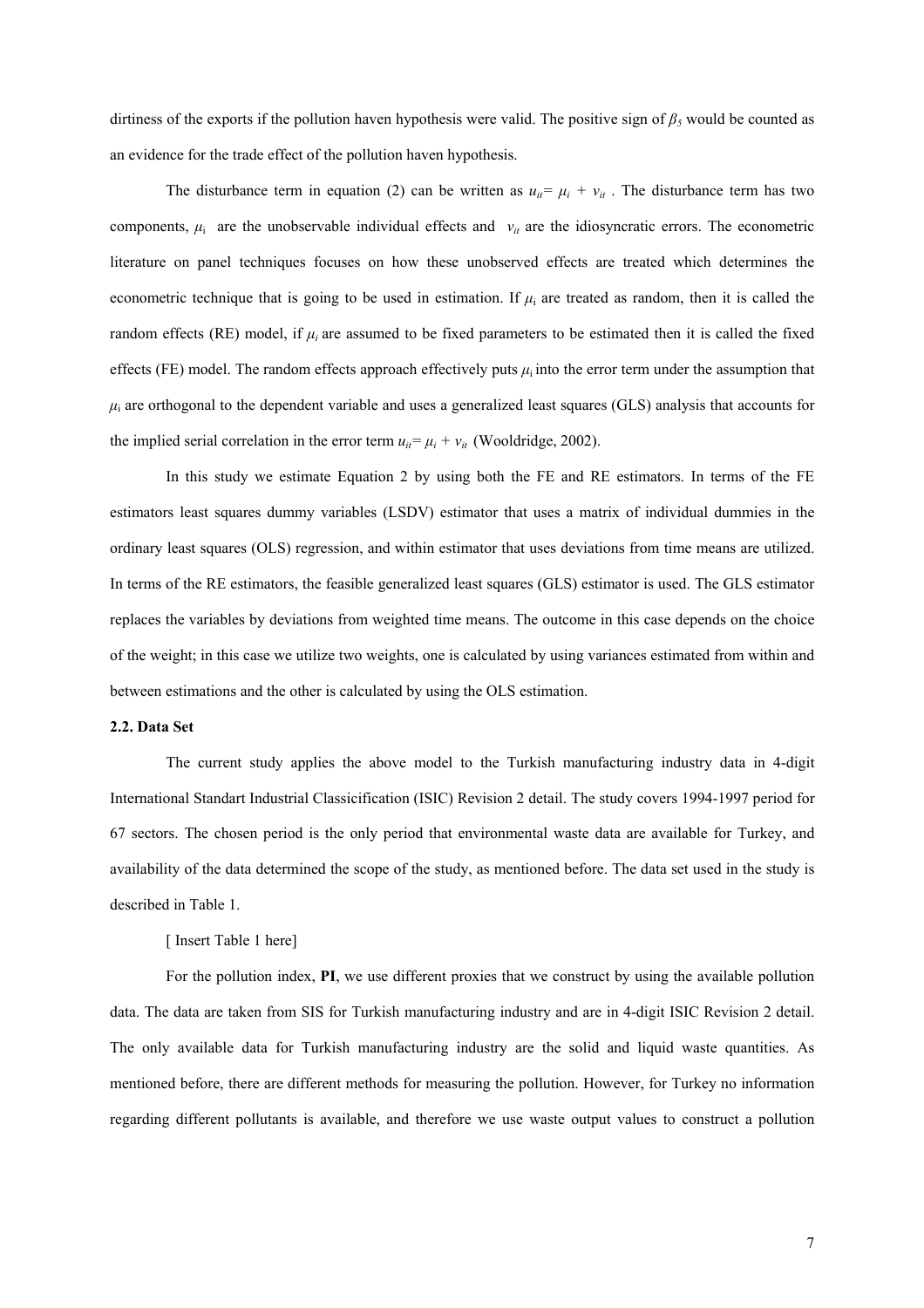index. In order to make the pollution index comparable among industries, differences in size of the different industries need to be controlled. Therefore, the basic structure of the index takes the following form:

#### $PI = W$ aste output / Total manufacturing activity

The total manufacturing activity can be calculated by looking at different measures. Hettige, Martin, Singh and Wheeler (1995) suggest physical volume of output, shipment value, value added and employment as alternative choices. We use three different measures for total manufacturing activity:

1. Employment

-

- 2. Real value added
- 3. Real value of output

The solid waste (sw) and liquid waste (lw) indices therefore are calculated by using different denominators that are numbered as **sw1**, **sw2**, **sw3**, **lw1**, **lw2** and **lw3**, where 1, 2 and 3 refer to the above measures as denominators respectively<sup>3</sup>. By using the solid waste and liquid waste indices we construct a weighted average index that represents a general measure for pollution. These averages are called pi1, pi2, and pi3; where again 1, 2 and 3 refer to the alternative measures of manufacturing activity.

 Even though we refer **pi1**, **pi2** and **pi3** as pollution intensity indices, what we actually measure is solid and liquid waste intensity. An industry with large amounts of solid and/or liquid waste may not necessarily be releasing pollutants that are toxic. For example when we look at the ranking produced by our indices we see that processed food sectors are ranking high in terms of producing waste, but their waste is probably not as toxic as industrial chemicals sector. Therefore, the index that we construct may not be an exact measure of dirtiness of the manufacturing industries since we are unable to tell the level toxicity of waste produced by these sectors with the available data.

 To correct this shortcoming we also construct alternative indices, which are called **hpi1**, **hpi2** and **hpi3** with the help of Linear Acute Human Toxic Intensity Index (LAHTI) that is calculated by Hettige, Martin, Singh and Wheeler (1995). LAHTI ranks the toxicological risk associated with particular chemicals released from a facility based on US Environmental Protection Agency's Toxic Release Inventory for 1987 and Human Health and Ecotoxicity Database. LAHTI ranks the pollutant intensity according to risk associated with human health and terrestrial ecological damage. Assuming that the risk factor is the same across the countries and has not changed much through time we have used the ranking provided by LAHTI as a weight correcting for the

<sup>&</sup>lt;sup>3</sup> The employment, value added, and output values are from SIS Annual Manufacturing Industry Statistics data base and the output and value added figures are in current TL values. These are converted into real values by using sectoral wholesale price index, where1987=100.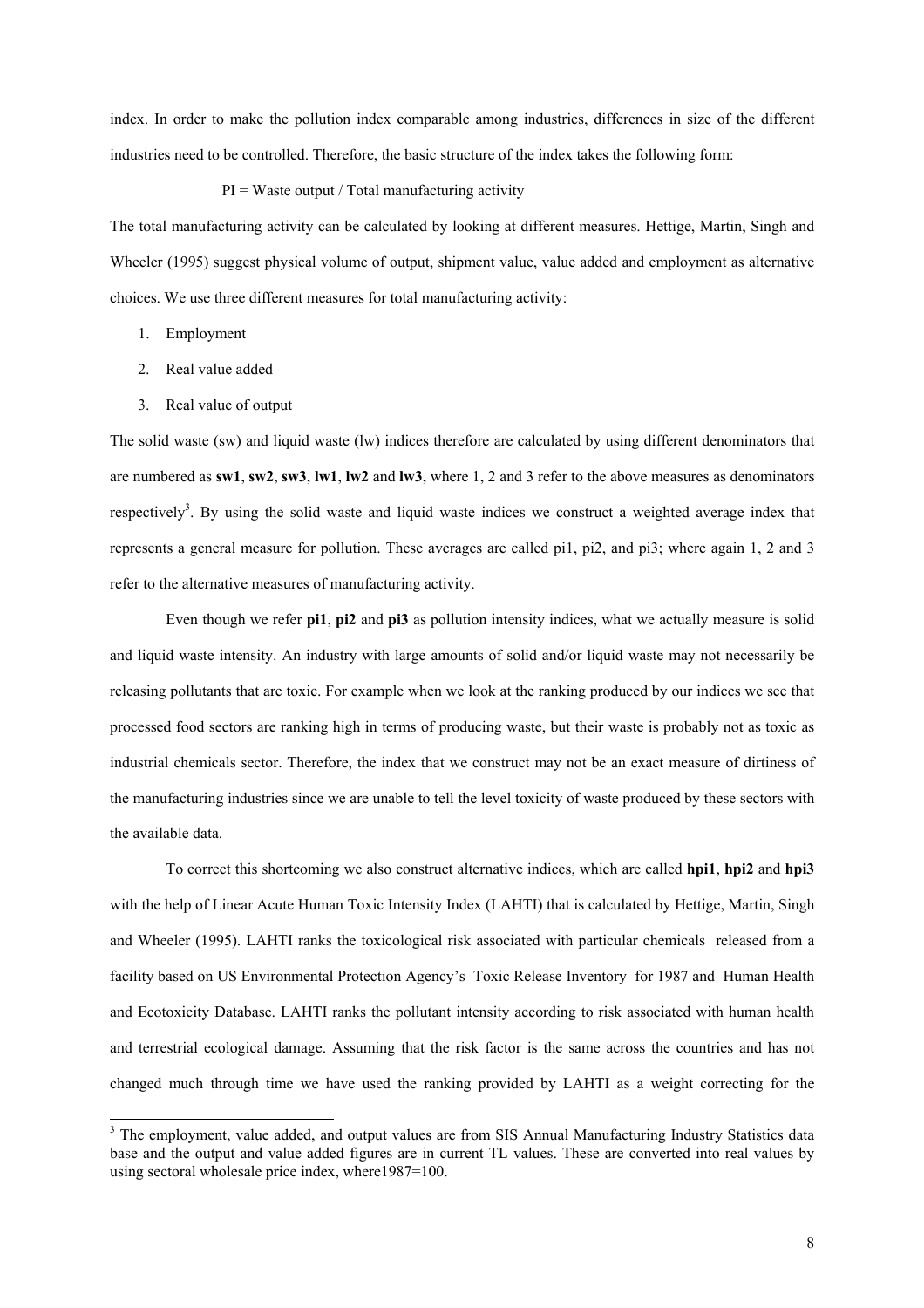differences in toxicity across different facilities. Therefore, we construct **hpi1**, **hpi2** and **hpi3,** which are the LAHTI weighted indices. This weighting works as a filter and shows the polluting industries according to the risk attached to the toxic content of their waste.

#### [ Insert Figures 1, 2, 3 and 4]

Figures 1-4 plot these alternative indices for  $1997<sup>4</sup>$ . We can observe several points regarding these indices: First among the different measures of the denominator, indices constructed by using real value added show the highest variation. When we consider the solid waste indices (Figure 1) we see that three groups of high amounts of waste producing sectors step forward. The first group consists of sectors 3118 (sugar factories and refineries) and 3115 (manufacture of vegetable and animal oils and fats), the second group consists of 3710 (iron and steel basic industries) and 3720 (non ferrous metal basic industries), and finally 3511 (manufacture of basic industrial chemicals except fertilizers) and 3512 (manufacture of fertilizers and pesticides). In terms of the liquid waste (Figure 2) same groups apply but the ranking changes, and also we see the addition of 3210 (textiles) to the picture. As expected the average indices pi1-pi3 plotted in Figure 3 combine Figure 1 and Figure 2. Figure 4 shows that when the average indices are weighted by LAHTI, then the picture changes radically. When we consider the toxicity factor, it appears that among the above-mentioned sectors only 3511, 3512, 3710 and 3720 remain as the highest polluting industries. These industries coincide with the dirty sectors that literature points to for different countries.<sup>5</sup>

#### **3. Estimation Results**

 $\overline{\phantom{a}}$ 

By using panel estimation techniques and the Turkish data, Equation 2 is estimated. The model is run by using alternative pollution indices as explained in the previous section. Considering the scope of this paper, we are going to present only three models. In all of these models pollution indices that are based on real value added are used since these indices are the ones that give the best results. The structure of the models does not change much when the other alternative indices are considered. Tables 2, 3 and 4 present estimation results for models 1, 2 and 3, respectively.

In the first two rows of the Tables 2, 3 and 4, LSDV estimations first with individual dummies and then with individual and time dummies are presented. This is the standard FE model estimation technique. Within groups estimations transform the dependent and explanatory variables by deviations from time means. Between

<sup>&</sup>lt;sup>4</sup> To have detailed information on these indices and for further analysis of dirty industries in Turkey, see Akbostancı, Tunc, and Türüt-Asık (2004).

 $5$  See for example Xing and Kolstad (2002), Mani and Wheeler (1997) and Tobey (1990).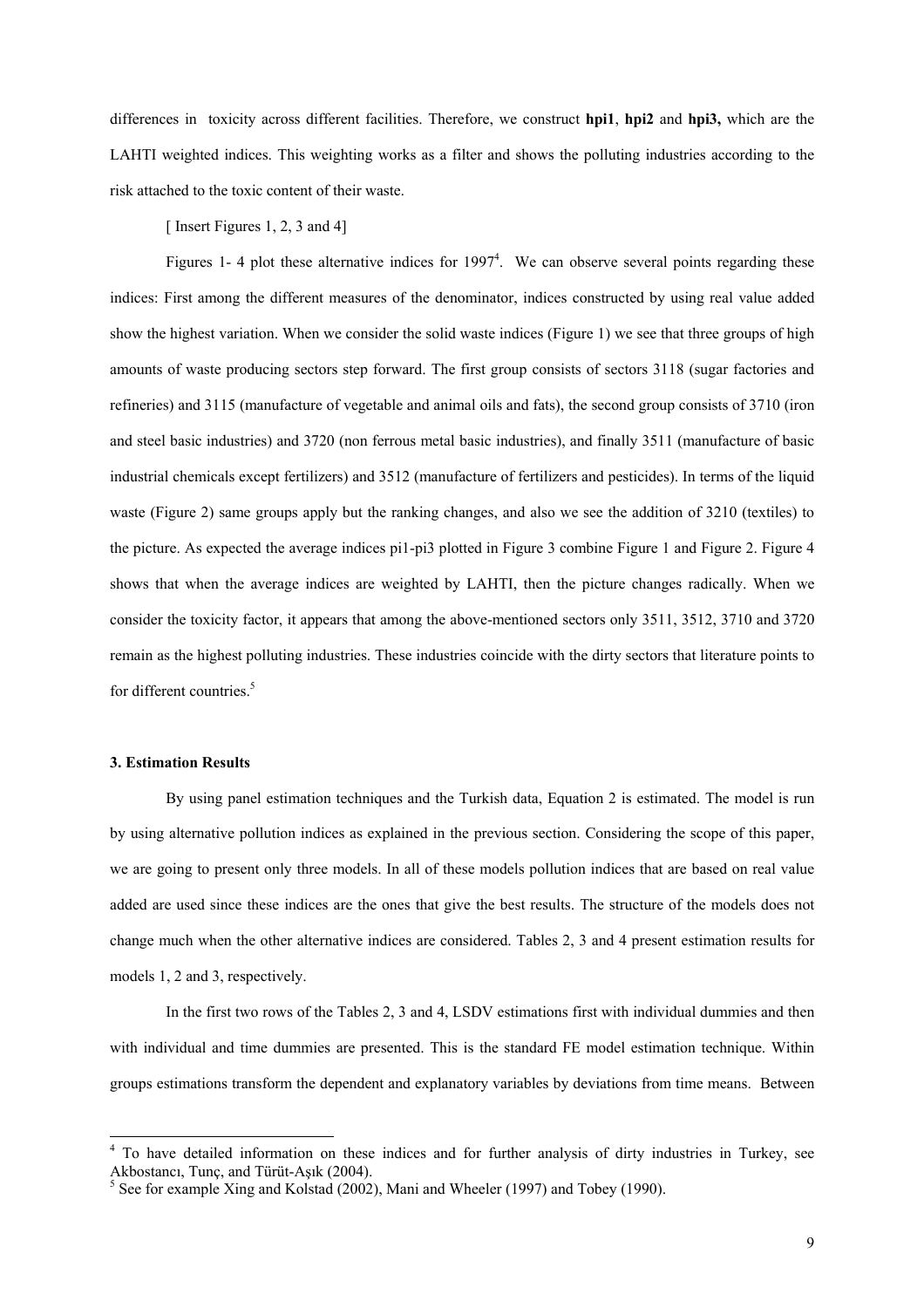group estimations replace the variables by the means of each individual; therefore, the data set is effectively reduced to the cross section observations. The next two estimation techniques are RE models, and both use GLS as the estimation method. The difference between the two techniques lies in the weights that are used when variables are time demeaned. In the first one the weights from within and between estimations are used and in the second one the weights from OLS estimation are used. Finally, in the last rows of the tables result of the maximum likelihood (ML) estimation is given in which the weights are obtained by iterating the GLS procedure.

#### [ Insert Table 2 here]

In model 1 the average pollution index **pi2** is used. In general all the results show that the relative prices, *tot,* and the exchange rate, *e,* variables have significant coefficients and the signs turn out to be as expected. An increase in relative prices decreases the demand for exports and the depreciation of the domestic currency increases the demand for exports. In terms of the elasticities we can say that export demand is inelastic with respect to relative price. In most cases, the exchange rate elasticity of exports is less than one. However, depending on the estimation technique exchange rate elasticity of exports turns out to be greater than one if time dummies are used or the model is estimated by using time means (between groups estimation). The coefficient of the Herfindahl index variable *H*, is also significant and negative in all cases; therefore, we can conclude that increased levels of competition in industries encourages demand for exports. We also see that the coefficient of the pollution index *pi2*, is positive and significant. Therefore, we can say that Turkey exports more from the industries that produce relatively large amounts of waste. This can be taken as an evidence for the trade effect of the pollution haven hypothesis.

#### [Insert Table 3 here]

 Similarly the results in Table 3 presenting model 2 are basically the same. The difference between models 1 and 2 is that in model 2 we replace the pollution index *pi2* by *hpi2.* In terms of the coefficients of the variables *tot*, *e* and *H* findings are the same. Similarly the coefficient of the pollution index is significant and positive when FE techniques are used. However, it doesn't seem to be significant when the model is estimated by RE techniques. Another difference is that the coefficient of the pollution index in model 2 is smaller than that of in model 1.

#### [Insert Table 4 here]

We also try to use the solid waste (sw) and liquid waste (lw) indices separately in Model 3 rather than using the average indices. The results of this experiment are presented in Table 4. When the solid waste and liquid waste indices are introduced into the model, we see that only the solid waste index turns out to be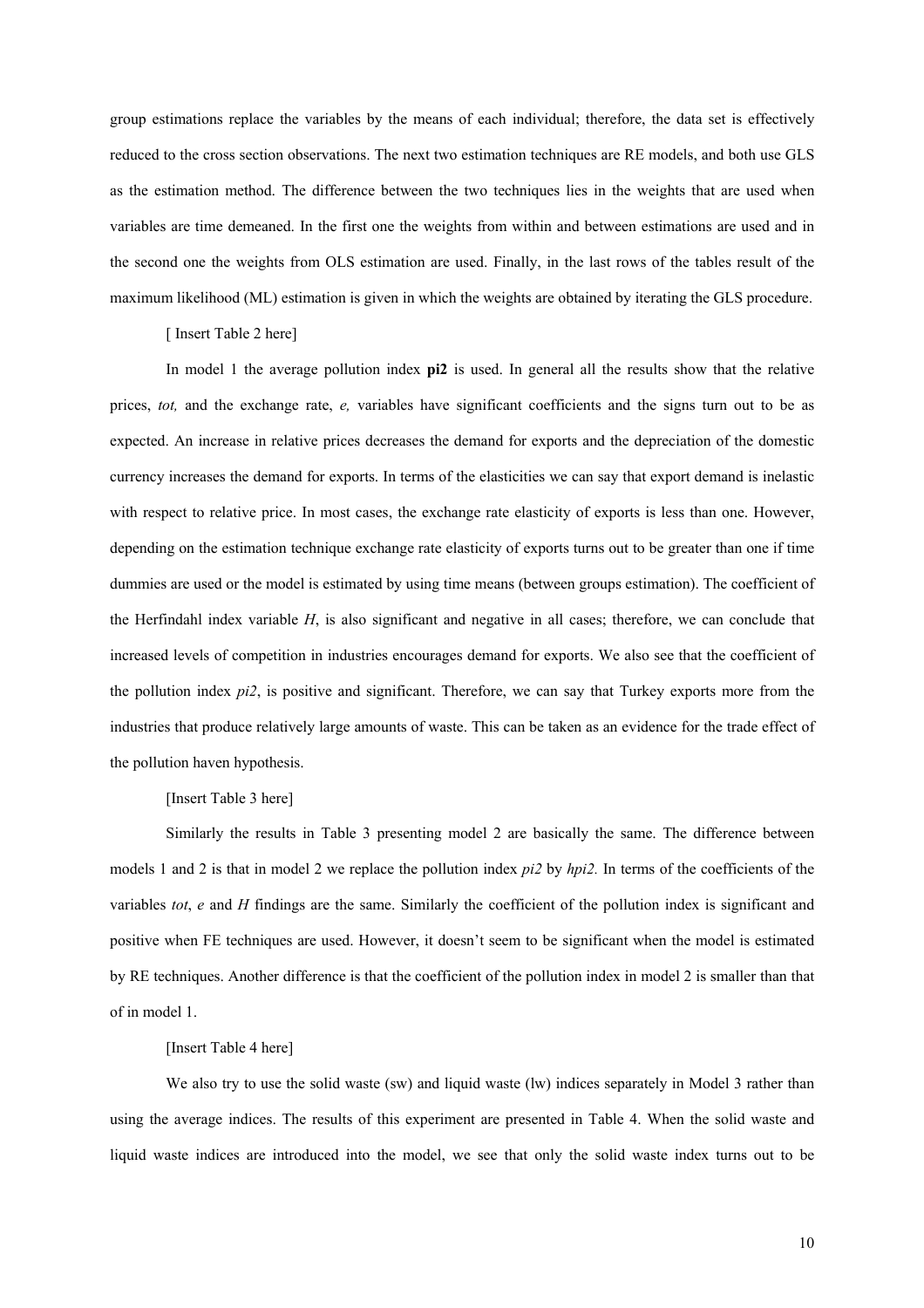significant and similar results as in models 1 and 2 are found. We also see that the pollution index variable's coefficient is not significant when the RE model is used.

 These results bring out the issue of which estimation technique we should take into consideration. In order to decide on this issue we carry out a specification test based on Hausman (1978) suggested by Baltagi (2001) to compare the two models. If the unobserved components of the error term of Equation 2 are not correlated with the explanatory variables, then the GLS estimator and within estimator will be equal to each other. If however, the unobserved components are correlated with the dependent variables then the GLS estimator will be biased and inconsistent. In order to carry out the specification test, an auxiliary regression that uses the GLS transformation on the variables and includes time demeaned explanatory variables as additional variables is run. Hausman's test in this case is equivalent to testing whether the coefficients of the timedemeaned variables are significant. The rejection would imply that using the RE model is not appropriate.

[Insert Table 5 here]

Table 5 summarizes the results of the specification test explained above. For all of the three models the test is rejected at 99% significance, which indicates that FE estimation techniques are more appropriate for our sample. Therefore, with greater confidence we could conclude that our results provide some evidence for the pollution haven hypothesis. The estimated models show that during the period that is considered, in the Turkish manufacturing sector as the dirtiness of the industries increases the demand for exports increases as well.

#### **4. Conclusion**

Pollution haven hypothesis argues that dirty industries flee from environmentally strict industrialized countries to the less developed economies which provide pollution havens for these industries with their lax environmental standards. If this hypothesis were valid, it would be expected that the trade flows of a pollution haven would be affected; industrial dirtiness should be a factor in determining the trade flows of the pollution haven.

 This study explores this effect by examining Turkish manufacturing industry data for the period of 1994-1997. In order to measure industrial dirtiness, pollution indices based on industrial waste output data are developed. These indices are utilized to examine the role of dirty industries in the manufacturing trade of Turkey. In this study an export equation is expanded to include the pollution index, and estimated by using panel data estimation techniques.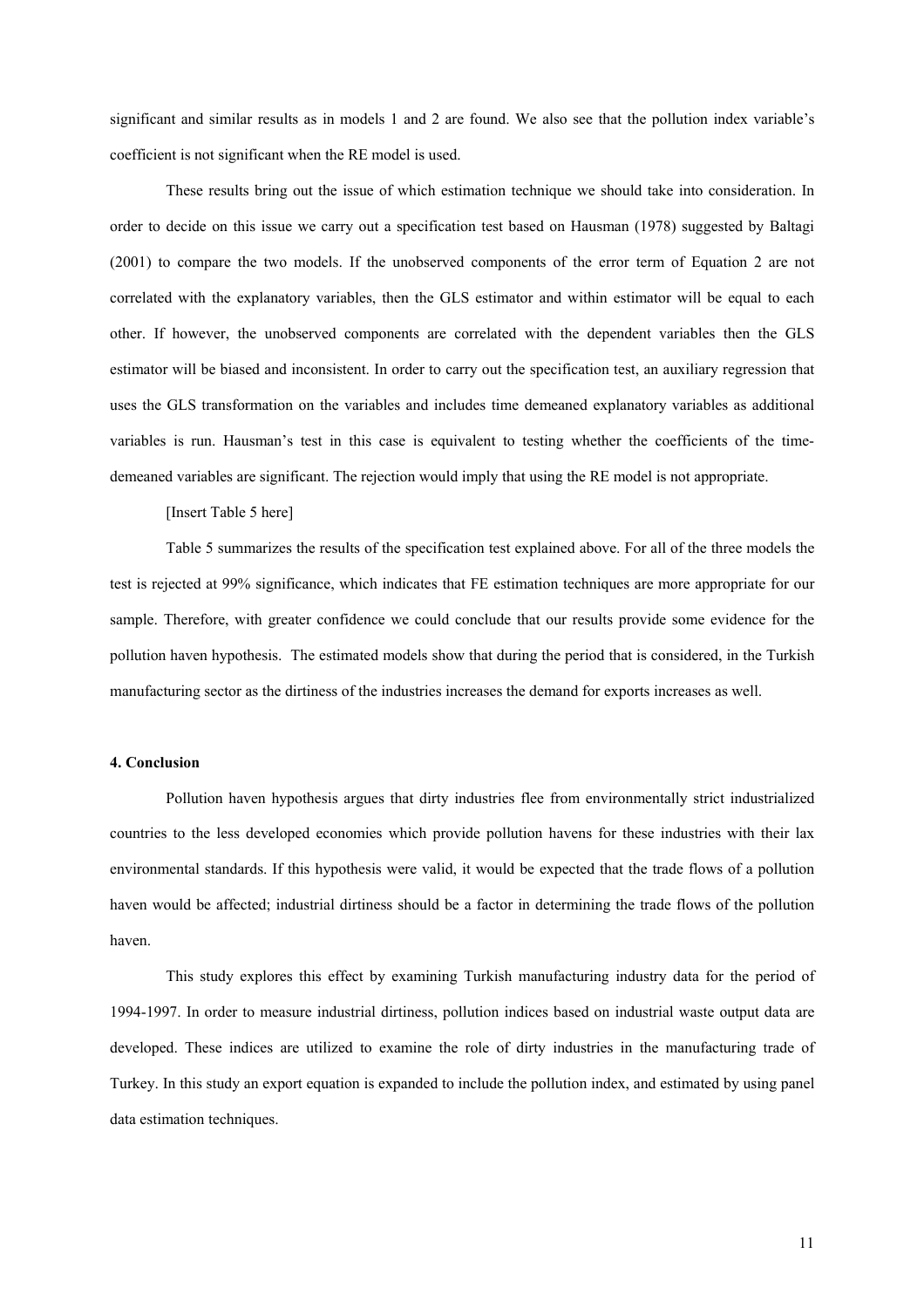Estimation results indicate that pollution intensity of different industries seems to be a determinant of

Turkish exports. Estimated models show that in the period that is considered, as the dirtiness of the sectors

increases the demand for Turkish manufacturing exports increases as well. Therefore it is possible to conclude

that results of this study provide some evidence for the trade effect of the pollution haven hypothesis from the

developing country perspective.

#### **References**

- Akbostancı E., Tunç, İ. and Türüt-Aşık, S. (2004) Manufacturing Industry and Dirtiness: Turkey as a Pollution Haven ( in Turkish) Middle East Technical University Economic Research Center Working Paper.
- Appleyard, D. R. and Field, A. J. Jr. (2001) International Economics, Fourth Edition, McGraw-Hill Higher Education
- Baltagi, B. H. (2001) Econometric Analysis of Panel Data, Second Edition, John Wiley and Sons Ltd.
- Bommer, R. (1998) Economic Integration and the Environment: A Political-Economic Perspective, Cheltenham: Edward Elgar.
- Copeland, B. R. and Taylor, M. S. (2003) Trade, Growth and the Environment, NBER Working Paper No. 9823.
- Eskeland, G. S. and Harrison, A. E. (2003) "Moving to Greener Pastures? Multinationals and the Pollution Haven Hypothesis", Journal of Development Economics, 70, 1-23.
- Grether, J. M. and de Melo, J. (2002) "Globalization and Dirty Industries: Do Pollution Havens Matter?", http://www.unige.ch/ses/demelo/WorkProgress/
- Grossman, G. M. and Krueger, A. B. (1991) "Environmental Impacts of a North American Free Trade Agreement", NBER Working Paper No. 3914.
- Hausman, J. A. (1978) "Specification Tests in Econometrics", Econometrica, 46, 1251-1271.
- Hettige, H., Martin, P., Singh, M., and Wheeler, D. (1995) "The Industrial Projection System" World Bank Policy Research Working Paper No. 1431.
- Huang, H. and Labys, W. C. (2002) "Environment and Trade: A Review of Issues and Methods", International Journal of Global Environmental Issues, 2(1-2), 100-160.
- Jaffe, A. B., Peterson, S. R., Portney, P. R. and Stavins, R. N. (1995) "Environmental Regulation and the Competitiveness of U.S. Manufacturing: What Does the Evidence Tell Us?", Journal of Economic Literature, 33, 132-163.
- Kahn, M. E. (2003) "The Geography of U.S. Pollution Intensive Trade: Evidence from 1958 to 1994", Regional Science and Urban Economics, 33, 383-400.
- Mani, M. and Wheeler, D. (1997) "In Search of Pollution Havens? Dirty Industry in the World Economy, 1960- 1995", http://www.worldbank.org/research.
- OECD (2003) Pollution Abatement and Control Expenditure in OECD Countries, ENV/EPOC/SE (2003) 1.
- Larson, B. A., Nicolaides, E., Al Zu'bi, B., Sukkar, N., Laraki, K., Matoussi, M. S., and Zaim, K. (2002) "The Impact of Environmental Regulations on Exports: Case Study Results from Cyprus, Jordan, Morocco, Syria, Tunisia and Turkey ", World Development, 30(6), 1057-1072.
- Park, S. H. and Labys, W. C. (1998) Industrial Development and Environmental Degradation: A Source Book on the Origins of Global Pollution, Cheltenham: Edward Elgar.
- Tobey, J. (1990) "The Effects of Domestic Environmental Policies on Patterns of World Trade", Kyklos, 43(2), 191-209.
- van Beers, C. and van den Bergh, J. C. J. M. (1997) "An Empirical Multi-Country Analysis of the Impact of Environmental Regulations on Foreign Trade Flows", Kyklos, 50(1), 29-46.
- Wilson, J. S., Otsuki, T. and Sewadeh, M. (2002) "Dirty Exports and Environmental Regulation: Do Standards Matter to Trade?" The World Bank Policy Research Working Paper No. 2806.

- Xing, Y. and Kolstad, C. D. (2002) "Do Lax Environmental Regulations Attract Foreign Investment?", Environmental and Resource Economics, 21, 1-22.
- Xu, X. (2000), "International Trade and Environmental Regulation: Time Series Evidence and Cross Section Test", Environmental and Resource Economics, 17, 233-257.

Wooldridge, J. M. (2002) Econometric Analysis of Cross Section and Panel Data, Cambridge, Mass.: MIT Press.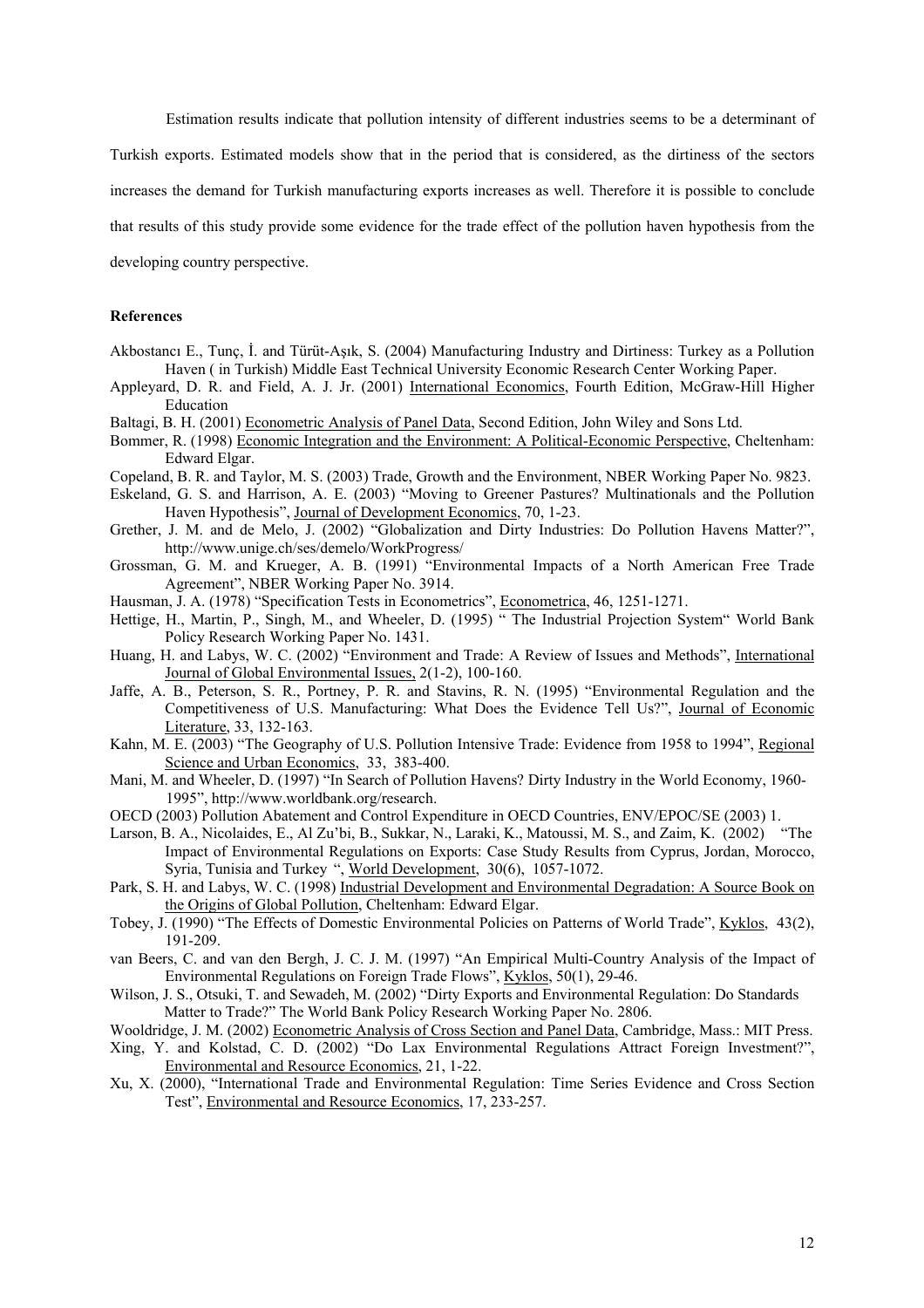| Table 1        |                                                                                                                                                                                                                                                                                                              |                                                                                               |
|----------------|--------------------------------------------------------------------------------------------------------------------------------------------------------------------------------------------------------------------------------------------------------------------------------------------------------------|-----------------------------------------------------------------------------------------------|
| Variable       | <b>Description</b>                                                                                                                                                                                                                                                                                           | <b>Source</b>                                                                                 |
| $\mathbf{X}$   | Value of Turkey's exports to the world in 4-digit<br>International Standart Industrial Classicification (ISIC)<br>Revision 2 code in US Dollars.                                                                                                                                                             | State Institute of Statistics of Republic<br>of Turkey(SIS), Foreign Trade<br>Statistics.     |
| $P_X$          | Export price index in 4-digit ISIC Revision 2 code.<br>$(1987=100)$                                                                                                                                                                                                                                          | SIS, Foreign Trade Statistics.                                                                |
| $P_M$          | Import price index in 4-digit ISIC Revision 2 code.<br>$(1987=100)$                                                                                                                                                                                                                                          | SIS, Foreign Trade Statistics.                                                                |
| <b>TOT</b>     | Terms of trade, defined as $(P_X/P_M)$ x100.                                                                                                                                                                                                                                                                 |                                                                                               |
| E              | Nominal effective exchange rate. It is calculated as the<br>trade-weighted average of US Dollar, German Mark,<br>French Frank, British Pound, and Italian Lire exchange<br>rates. These five exchange rates are chosen by<br>considering the largest trade partners of Turkey in the<br>period of 1994-1997. | Central Bank of Republic of Turkey<br>online database.<br>http://tcmbf40.tcmb.gov.tr/cbt.html |
| $\mathbf{Y}^*$ | World income proxy. It is calculated as a trade<br>weighted average of US, German, French, Italian and<br>British GDP in current US Dollars. Same trade weights<br>are used as in the calculation of E.                                                                                                      | World Bank World Development<br>Indicators.<br>http://devdata.worldbank.org/dataonline        |
| H              | Herfindahl index in 4 digits ISIC Revision 2 code.                                                                                                                                                                                                                                                           | SIS, Concentration in the Turkish<br>Manufacturing Industry.                                  |
| PI             | Pollution Index.                                                                                                                                                                                                                                                                                             | SIS, Manufacturing Industry Waste<br><b>Statistics</b>                                        |

### **Table 2 Model 1: Modeling** *x* **by using pi2**

|                               | constant               | tot                      | $\boldsymbol{e}$     | $\boldsymbol{H}$         | pi2                  | $R^2$ | $\sigma$ |
|-------------------------------|------------------------|--------------------------|----------------------|--------------------------|----------------------|-------|----------|
| <b>LSDV</b>                   | 15.530<br>$(23.00)$ ** | $-0.231$<br>$(-2.82)$ ** | 0.495<br>$(12.4)$ ** | $-2.735$<br>$(-2.00)*$   | 2.529<br>$(2.50)$ ** | 0.980 | 0.314    |
| LSDV (with<br>time dummies)   |                        | $-0.197$<br>$(-2.50)$ ** | 1.910<br>$(49.4)$ ** | $-2.843$<br>$(-2.20)$ *  | 3.097<br>$(2.89)$ ** | 0.981 | 0.306    |
| Within<br>groups              |                        | $-0.231$<br>$(-2.82)$ ** | 0.495<br>$(12.4)$ ** | $-2.735$<br>$(-2.00)*$   | 2.529<br>$(2.50)$ ** | 0.634 | 0.314    |
| Between<br>groups             | 7.791<br>(0.81)        | $-0.523$<br>$(-1.89)$    | 1.138<br>(0.420)     | $-1.641$<br>$(-0.74)$    | 4.710<br>(0.56)      | 0.090 | 1.822    |
| GLS (using<br>within/between) | 14.182<br>$(26.2)$ **  | $-0.239$<br>$(-5.17)$ ** | 0.495<br>$(14.7)$ ** | $-2.693$<br>$(-4.37)$ ** | 2.560<br>$(1.93)^*$  | 0.585 | 0.313    |
| GLS (using<br>OLS residuals)  | 14.189<br>$(25.9)$ **  | $-0.241$<br>$(-5.08)$ ** | 0.495<br>$(14.2)$ ** | $-2.683$<br>$(-4.27)$ ** | 2.568<br>(1.89)      | 0.575 | 0.322    |
| ML                            | 14.183<br>$(26.2)$ **  | $-0.239$<br>$(-5.15)$ ** | 0.495<br>$(14.6)$ ** | $-2.691$<br>$(-4.35)$ ** | 2.561<br>$(1.93)*$   | 0.583 | 0.314    |

\* significance at 95% \*\* significance at 99%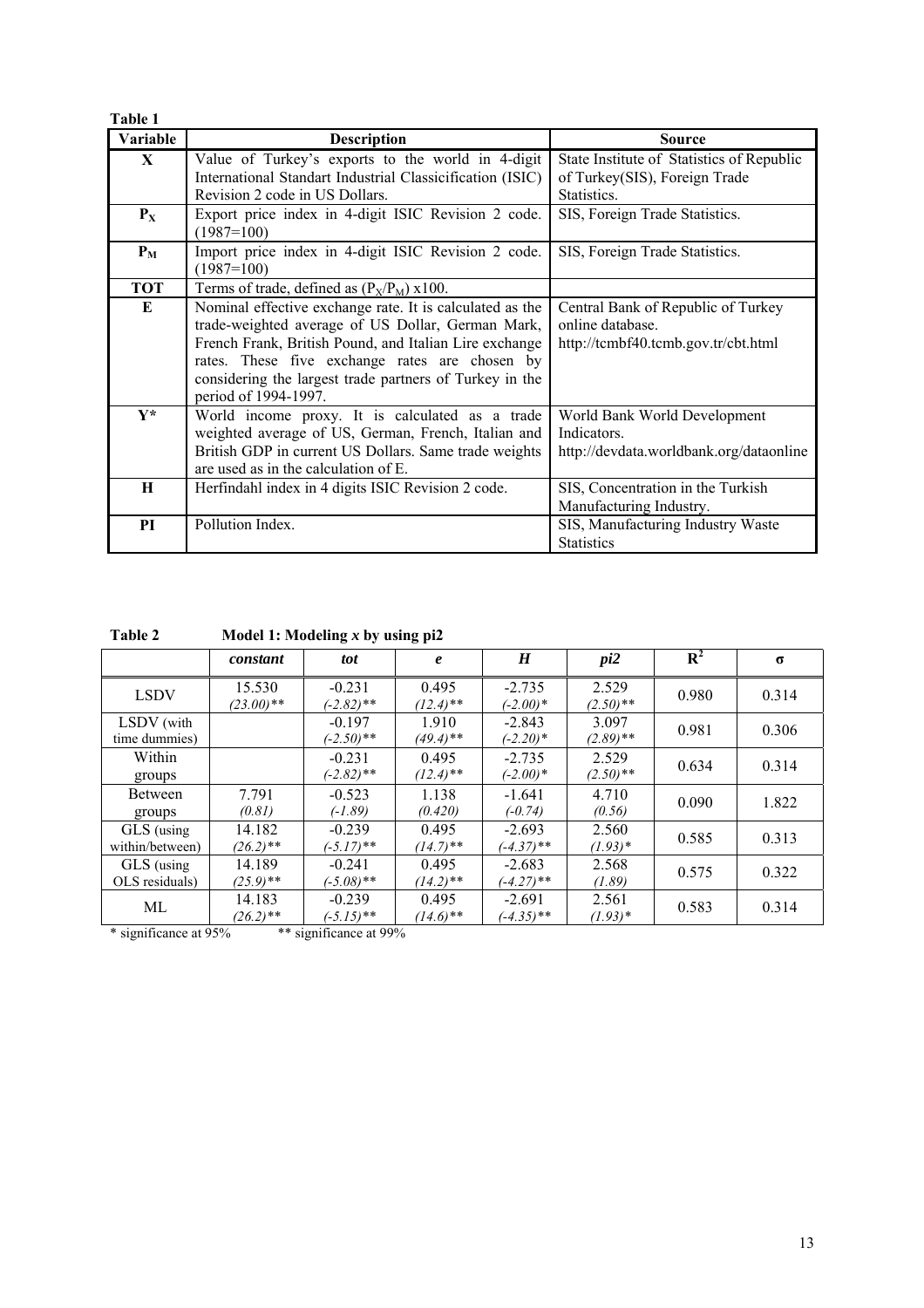|                               | constant              | tot                      | $\boldsymbol{e}$     | $\boldsymbol{H}$         | hpi2                 | $\overline{\mathbf{R}^2}$ | $\sigma$ |
|-------------------------------|-----------------------|--------------------------|----------------------|--------------------------|----------------------|---------------------------|----------|
| <b>LSDV</b>                   | 15.420<br>$(19.9)$ ** | $-0.226$<br>$(-2.74)$ ** | 0.505<br>$(10.7)$ ** | $-2.614$<br>$(-1.68)$    | 0.085<br>$(4.17)$ ** | 0.980                     | 0.321    |
| LSDV (with<br>time dummies)   |                       | $-0.199$<br>$(-2.51)$ ** | 1.915<br>$(48.2)$ ** | $-2.779$<br>$(-1.88)$    | 0.083<br>$(3.41)$ ** | 0.981                     | 0.316    |
| Within<br>groups              |                       | $-0.226$<br>$(-2.74)$ ** | 0.505<br>$(10.7)$ ** | $-2.614$<br>$(-1.68)$    | 0.085<br>$(4.17)$ ** | 0.629                     | 0.322    |
| Between<br>groups             | 2.898<br>(0.15)       | $-0.543$<br>$(-1.99)*$   | 1.565<br>(0.92)      | $-1.186$<br>$(-0.52)$    | 0.687<br>(1.64)      | 0.132                     | 1.805    |
| GLS (using<br>within/between) | 14.056<br>$(24.0)$ ** | $-0.235$<br>$(-4.85)$ ** | 0.507<br>$(13.5)$ ** | $-2.553$<br>$(-3.81)$ ** | 0.094<br>(1.87)      | 0.583                     | 0.322    |
| GLS (using<br>OLS residuals)  | 14.063<br>$(23.0)$ ** | $-0.241$<br>$(-4.62)$ ** | 0.508<br>$(12.6)$ ** | $-2.518$<br>$(-3.57)$ ** | 0.100<br>(1.84)      | 0.560                     | 0.349    |
| ML                            | 14.056<br>$(24.0)$ ** | $-0.235$<br>$(-4.85)$ ** | 0.507<br>$(13.6)$ ** | $-2.553$<br>$(-3.82)$ ** | 0.094<br>(1.87)      | 0.583                     | 0.322    |

**Table 3 Model 2: Modeling** *x* **by using hpi2** 

\* significance at 95% \*\* significance at 99%

| anıe |  |
|------|--|
|------|--|

Model 3: Modeling *x* by using sw2 and lw2

|                               | constant               | tot                      | $\boldsymbol{e}$     | $\boldsymbol{H}$         | sw2                   | lw2             | $\mathbf{R}^2$ | $\sigma$ |
|-------------------------------|------------------------|--------------------------|----------------------|--------------------------|-----------------------|-----------------|----------------|----------|
| <b>LSDV</b>                   | 15.723<br>$(20.01)$ ** | $-0.259$<br>$(-2.67)$ ** | 0.491<br>$(11.7)$ ** | $-2.686$<br>$(-1.92)$    | 0.213<br>(1.79)       | 0.028<br>(1.47) | 0.980          | 0.317    |
| LSDV (with<br>time dummies)   |                        | $-0.227$<br>$(-2.41)^*$  | 1.924<br>$(42.1)$ ** | $-2.816$<br>$(-2.13)*$   | 0.289<br>$(3.24)$ **  | 0.025<br>(1.60) | 0.981          | 0.308    |
| LSDV (with<br>time dummies)   |                        | $-0.204$<br>$(-2.53)*$   | 1.915<br>$(48.7)$ ** | $-2.869$<br>$(-2.20)$ *  | 0.293<br>$(3.43)$ **  |                 | 0.981          | 0.308    |
| Within<br>groups              |                        | $-0.234$<br>$(-2.81)$ ** | 0.494<br>$(12.2)$ ** | $-2.739$<br>$(-1.98)$ *  | 0.218<br>$(1.94)^*$   |                 | 0.631          | 0.317    |
| Between<br>groups             | $-12.997$<br>$(-0.63)$ | $-0.481$<br>$(-1.77)$    | 2.923<br>(1.66)      | $-2.158$<br>$(-1.02)$    | $-0.006$<br>$(-0.01)$ |                 | 0.120          | 1.800    |
| GLS (using<br>within/between) | 14.221<br>$(26.1)$ **  | $-0.243$<br>$(-5.13)$ ** | 0.494<br>$(14.4)$ ** | $-2.708$<br>$(-4.34)$ ** | 0.211<br>(1.71)       |                 | 0.590          | 0.316    |
| GLS (using<br>OLS residuals)  | 14.226<br>$(25.9)$ **  | $-0.244$<br>$(-5.05)$ ** | 0.494<br>$(14.0)$ ** | $-2.703$<br>$(-4.26)$ ** | 0.209<br>(1.67)       |                 | 0.583          | 0.324    |
| ML                            | 14.221<br>$(26.1)$ **  | $-0.243$<br>$(-5.13)$ ** | 0.494<br>$(14.4)$ ** | $-2.708$<br>$(-4.34)$ ** | 0.211<br>(1.71)       |                 | 0.583          | 0.317    |

\* significance at 95% \*\* significance at 99%

| Table 5 | <b>Specification Test</b> |
|---------|---------------------------|
|---------|---------------------------|

| Model 1 | $(4) = 461.797$<br>$(0.000)$ **        |
|---------|----------------------------------------|
| Model 2 | $\chi^2$ (4) = 387.943<br>$(0.000)$ ** |
| Model 3 | $\chi^2$ (4) = 456.225<br>$(0.000)$ ** |

\*\* significance at 99%